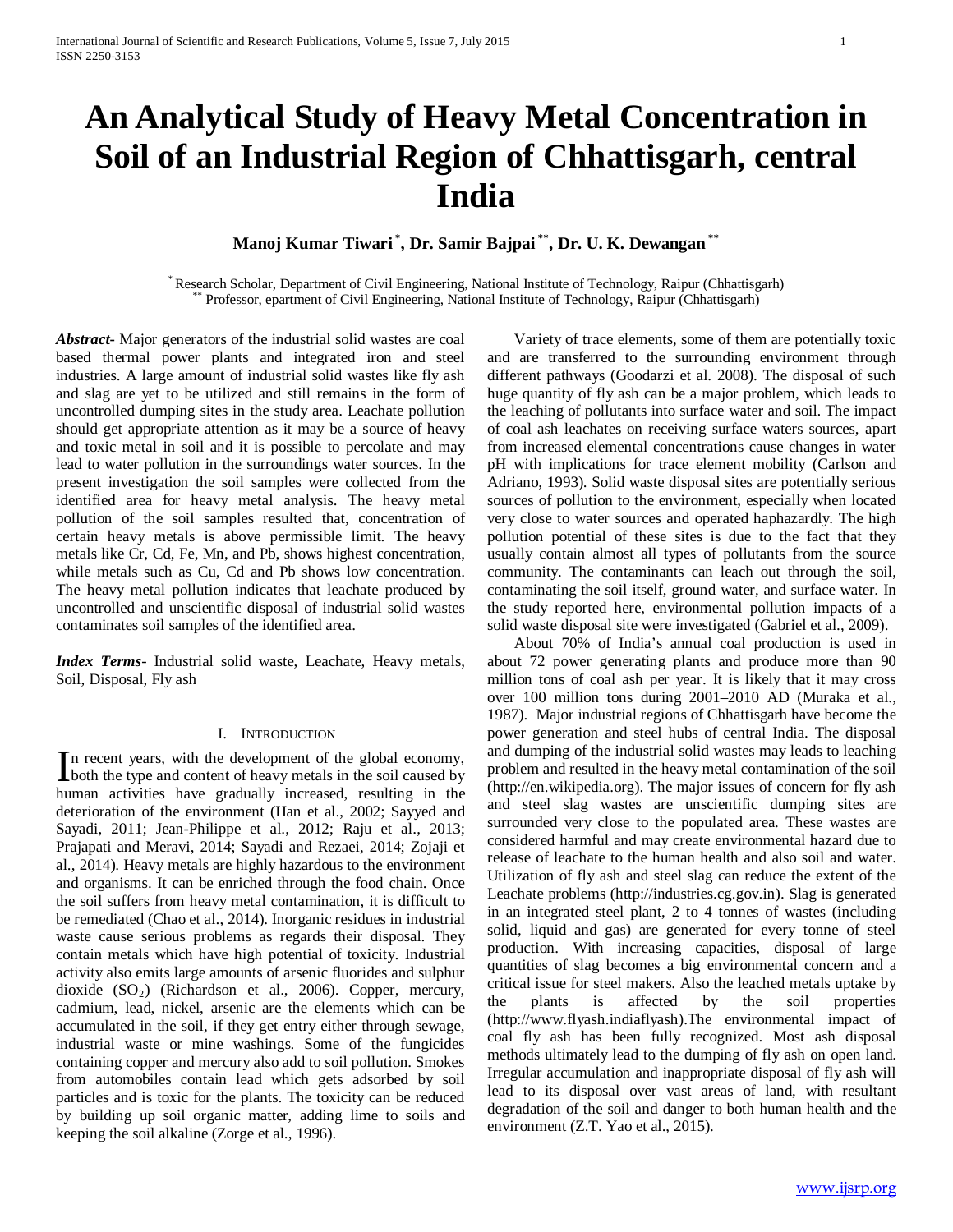A leachate is a liquid that, in the course of passing through matter, extracts soluble or suspended solids, or any other component of the material through which it has passed (http://en.wikipedia.org). Leachate is the fluids generated by the release of excess water from solid waste, and by seepage of rain water through a stratum of solid waste that is basically found in a state of decay (Uguccioni and Zeiss 1997). Leachate production deals with the creation of contaminated liquid at the base of a landfill. It involves the elements of a water balance in which precipitation either runs off from the landfill or infiltrates. Some infiltration will evapotranspire, some may be stored within the landfill, and the balance becomes percolate and eventually leachate. Landfill technology has evolved from the open, burning dump to highly engineered sites designed which can minimize tile impact of contaminants in the waste on the adjacent environment (*Farquhar, 1988)*. The key influences on leachate generation are rainfall and waste moisture content (Kortegast et al., 2007).

 The landfill leachates have proved to be toxic and recalcitrant; land filling still remains one of the main methods for municipal and industrial solid waste disposal (Lopez et al., 2004). Furthermore, landfill leachate generation remains continuous when water comes in contact with the solid waste. The discharge of landfill leachate can lead to serious environmental problems, since leachate contains four groups of contaminants: dissolved organic matters; inorganic compounds such as ammonium, calcium, magnesium, sodium, potassium, iron, sulphates, chlorides and heavy metals such as cadmium, chromium, copper, lead, zinc, nickel; and xenophobic organic substances (Kjeldsen et al., 2002). Heavy metals present in leachate can migrate away from the disposal site boundaries and may constitute a serious pollution threat for the water table and the soil around the landfill (Matejka and Rinke, 1999 ; Zairi et al., 2004). The impact of landfill leachate on the surface and groundwater has given increase to a number of studies in recent years (Lopez et al., 2004). Soil is sink for the removal of contaminants from industrial wastes including FA, which may comprise of many of the toxic metals like As, Cd, Co, Cr, Cu, Hg, Mo, Ni, Pb, V, Zn, etc. These elements are found either on the surface of the ash particles, in the aluminosilicate matrix phase, or in both (Smith, 1987). The toxic elements of concern in Indian FAs are generally present in lower concentrations than those found in ash from other parts of the world, and well within the limits prescribed for soil application of waste materials. Trace metals (e.g., As, B, Cd, Co, Cr, Cu, Hg, Ni, Pb, Se, V, Zn, U, Th, and Cs) in FA are considered as potential elements of environmental concern; their concentration level and mobility decide their concern, safe disposal, and utilization (Saraswat P. K. and Chaudhary K., 2014).

## II. MATERIALS AND METHODS:

#### **The study area – Chhattisgarh**

 Chhattisgarh is a state in Central India. It is the 10th largest state in India, with an area of  $135,190 \text{ km}^2$  (52,200 sq mi). With a population of 25.5 million, Chhattisgarh is the  $16<sup>th</sup>$  mostpopulated state of the nation. It is a source of electricity and steel for India. Chhattisgarh accounts for 15% of the total steel produced in the country. Chhattisgarh is one of the fastest-developing states in India. Chhattisgarh is rich in minerals. It produces 20% of the country's total cement produce. It ranks first in the nation for coal production and second in reserves, third in iron ore production and first in tin production. (http://en.wikipedia.org/).

 The soil samples were collected from sampling site - 1 and 2, located about 1.5 km from disposal sites of slag and fly ash, at different horizontal and depth by removing the top layer of about 30 cm. All the samples are labeled properly for the identification of sources in thick quality polythene bags and are immediately brought to laboratory for further analysis. The heavy metals can pollute the surface water sources due to leachate released from the dumps and may be transported to water bodies and soil due to the presence of moisture available in the atmosphere and rain water.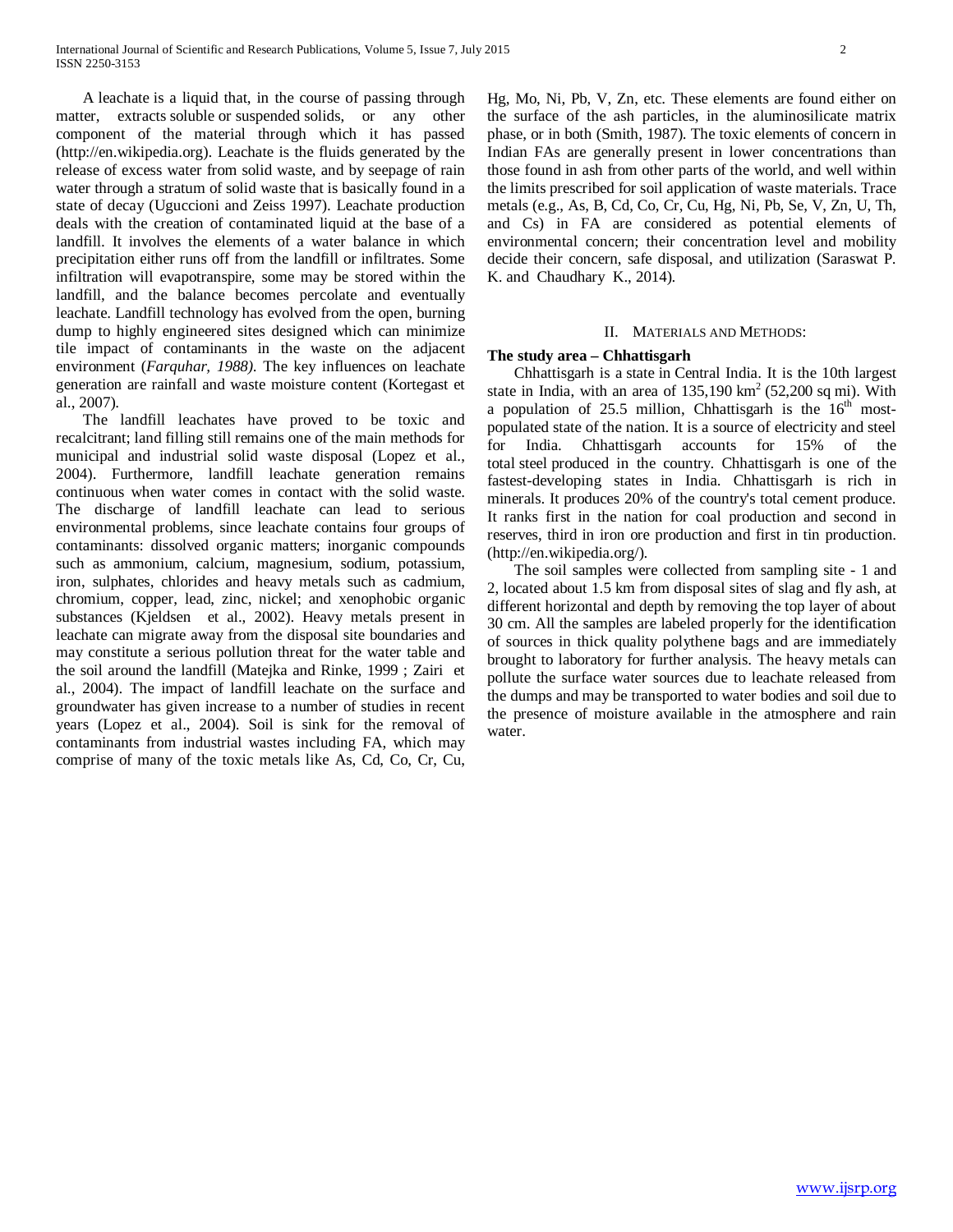

**Figure 1: Location of study area**

 **Digestion of soil:** The samples were first air dried, then placed in electric oven at a temperature of 40 °C approximately for 30 minutes. They were then homogenized which was previously ground and sieved through IS sieves of stainless steel 2 mm mesh. A 0.1g sample is weighed out and transferred to reaction vessel. 2.0 ml of concentrated nitric acid and 5.0 ml of concentrated hydrochloric acid were then added to each vessel. Vessels then placed in the rotor and the rotor is microwave at the given instrument condition. At the end of the microwave program, the vessels were allowed to cool for a minimum of 25 minutes before removing them from the microwave system. The vessels were carefully uncapped and the digests were filtered through Whatman No. 41 filter paper (or equivalent) and the filtrate was collected in a 100-mL volumetric flask, the volume was adjusted to 100 ml with  $0.5\%$  HNO<sub>3</sub>.

 To know the level of concentration of selected elements in study area due to leachate on surface water quality, ten samples from different location around a major industrial region were collected in pre monsoon and post monsoon season. The samples were collected in sterilized polythene bottles and prior to the sampling, all the sampling containers were washed and rinsed with the available surface water. Sampling points were chosen to cover all different directions of dumping/disposal site after preliminary survey of area. The samples were collected and preserve with the help of 1 N  $HNO<sub>3</sub>$  and were sealed and brought to the laboratory to know the heavy metal concentration by AAS analysis.

 **Metal Analysis:** The of selected trace metals in all soil and surface water samples i.e. Iron, Copper, Chromium, Lead, Copper and Manganese were analysed using Atomic Absorption Spectrophotometer (VARIAN GTA-120, AA240). Prior to analysis, the samples were diluted with 2% 1N nitric acid solution. Table 1 shows the operating conditions of AAS for selected elements.

| <b>Instrument</b> | Lead               | Chromium              | <b>Iron</b> | Manganese | Zinc           | Copper             |
|-------------------|--------------------|-----------------------|-------------|-----------|----------------|--------------------|
| <b>Condition</b>  |                    |                       |             |           |                |                    |
| Lamp              | Lead Hollow        | Chromium              | <b>Iron</b> | Manganese | Zinc           | Copper             |
|                   | Cathode            | Hollow                | Hollow      | Hollow    | Hollow         | Hollow             |
|                   |                    | Cathode               | Cathode     | Cathode   | Cathode        | Cathode            |
| Slit.             | 4                  | 3                     |             | 4         | $\overline{4}$ |                    |
| Wavelength        | $283.3 \text{ nm}$ | 358.3 nm              | 248.3 nm    | 279.8 nm  | 670.8 nm       | $324.7 \text{ nm}$ |
| Fuel              | Acetylene          | Acetylene             | Acetylene   | Acetylene | Acetylene      | Acetylene          |
| Oxidant           | Air                | Air                   | Air         | Air       | Air            | Air                |
| Type of flame     | Oxidizing          | Reducing<br>(slightly | Oxidizing   | Oxidizing | Oxidizing      | Oxidizing          |

**Table 1: Operating conditions of AAS**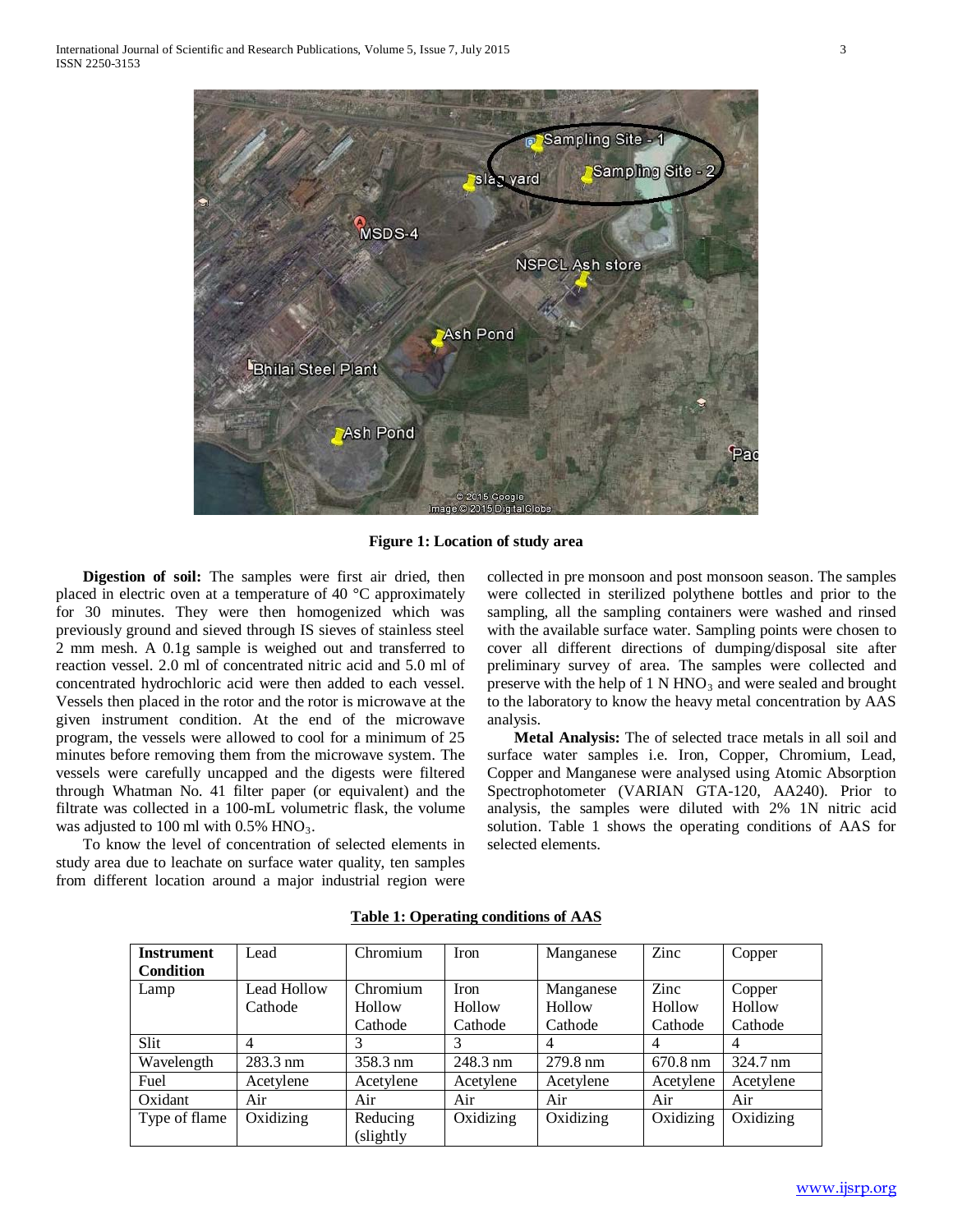## III. RESULTS AND DISCUSSIONS

 From the Atomic Absorption Spectrophotometer (AAS) selected heavy metal concentrations results of surface water samples shows that the total concentrations of the heavy metals vary seasonally in small variation with more variation of chromium (Cr). The concentration of heavy metals in Surface water near the disposal/dumping sites during pre-monsoon and post monsoon is presented in fig. 1and 2 respectively. Also it was observed that the concentration of Mn, Fe and Cr have the high concentration in pre monsoon surface water samples. In post monsoon analysis of surface water samples only the Cr has been found with high concentration. It is observed from above analysis that after monsoon seasons the heavy metals may be transported or diluted by rain water and thus concentration of metals is less.

| Samples              |                                                    | Concentration (mg/l) |            |      |          |        |  |  |
|----------------------|----------------------------------------------------|----------------------|------------|------|----------|--------|--|--|
|                      | Cr                                                 | Cu                   | Fe         | Pb   | Mn       | Zn     |  |  |
| $\mathbf{1}$         | 0.326                                              | 0.002                |            | 0.26 | $\Omega$ | 0.0533 |  |  |
| $\overline{2}$       | 0.642                                              | $\Omega$             | 1.368      | 0.22 | 2.557    | 0.0246 |  |  |
| 3                    | 0.811                                              | 0.005                | 0.76       | 0.2  | 0.088    | 0.0377 |  |  |
| $\overline{4}$       | 0.498                                              | 0.003                | 0.366      | 0.17 | 0.057    | 0.0095 |  |  |
| 5                    | 0.3                                                | 0.014                | 3.505      | 0.2  | 2.931    | 0.0891 |  |  |
| 6                    | 1.832                                              | 0.012                | 2.192      | 0.15 | 0.233    | 0.3967 |  |  |
| $\overline{7}$       | 2.398                                              | 0.033                | 0.755      | 0.21 | 0.209    | 0.1112 |  |  |
| 8                    | 3.298                                              | 0.005                | 1.541      | 0.2  | 0.155    | 0.1068 |  |  |
| 9                    | 3.192                                              | 0.006                | 0.697      | 0.21 | 0.341    | 0.0631 |  |  |
| 10                   | 1.879                                              | <b>BDL</b>           | 0.697      | 0.26 | 0.343    | 0.062  |  |  |
|                      | <b>Table 2: Pre Monsoon Surface Water Analysis</b> |                      |            |      |          |        |  |  |
| Concentration (mg/l) |                                                    |                      |            |      |          |        |  |  |
|                      |                                                    |                      |            |      |          |        |  |  |
| Sample               | Cr                                                 | Cu                   | Fe         | Pb   | Mn       | Zn     |  |  |
| $\mathbf{1}$         | 1.45                                               | 0.007                | <b>BDL</b> | 0.08 | 0.088    | 0.161  |  |  |
| $\overline{c}$       | 1.648                                              | 0.007                | 0.199      | 0.12 | 1.272    | 0.1584 |  |  |
| 3                    | 2.16                                               | 0.008                | 0.731      | 0.09 | 0.559    | 0.204  |  |  |
| $\overline{4}$       | 2.013                                              | 0.007                | <b>BDL</b> | 0.09 | 0.046    | 0.127  |  |  |
| 5                    | 1.853                                              | 0.008                | 0.019      | 0.08 | 0.327    | 0.1532 |  |  |
| 6                    | 2.085                                              | 0.008                | 0.408      | 0.08 | 0.066    | 0.204  |  |  |
| $\boldsymbol{7}$     | 1.929                                              | 0.008                | 0.263      | 0.07 | 0.087    | 0.1085 |  |  |
| 8                    | 2.185                                              | 0.008                | 0.269      | 0.1  | 0.097    | 0.1782 |  |  |
| 9                    | 2.316                                              | 0.009                | 0.353      | 0.07 | 0.166    | 0.3411 |  |  |
| 10                   | 2.149                                              | 0.009                | 0.352      | 0.07 | 0.656    | 0.2191 |  |  |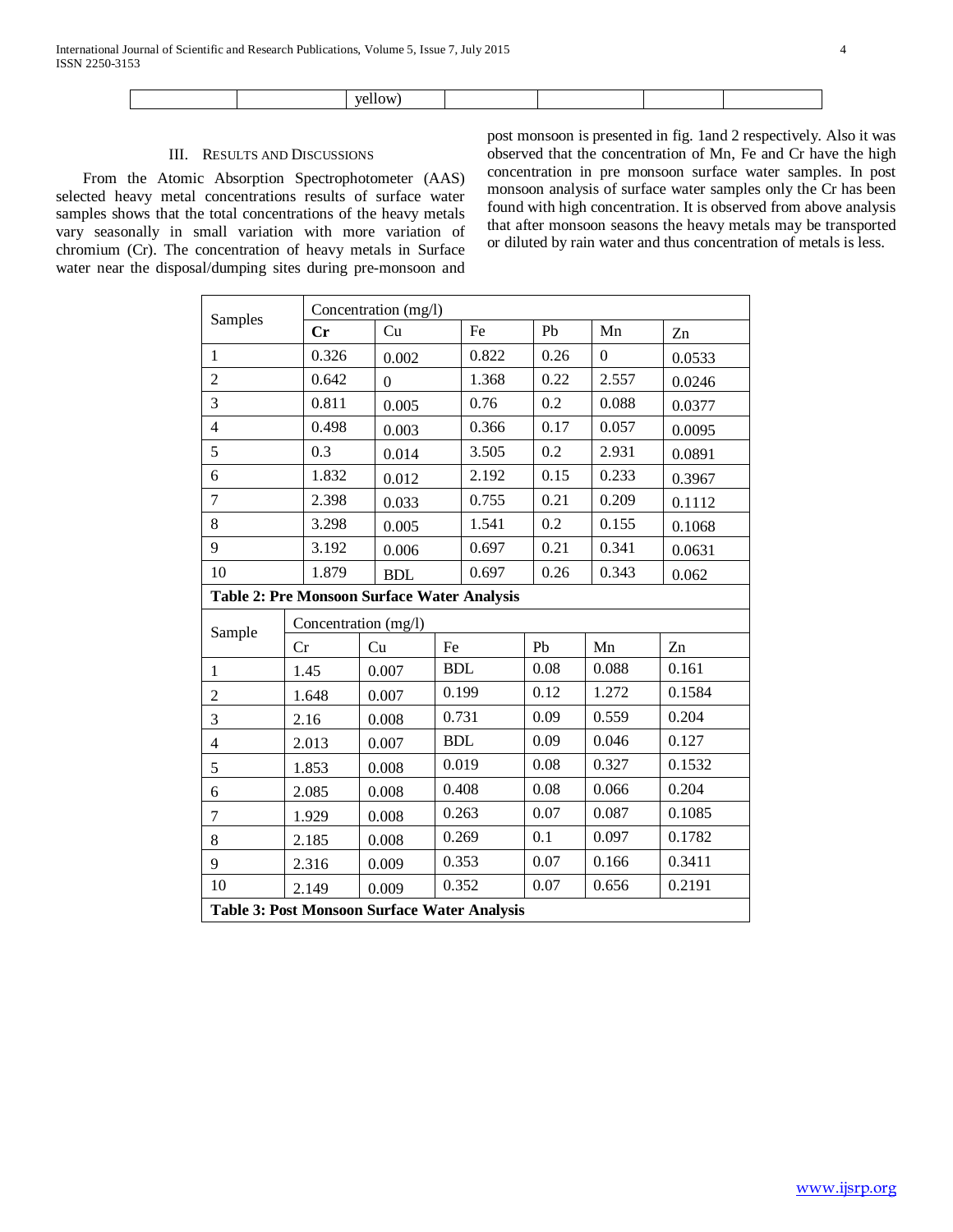



 The flame type Atomic Absorption Spectrophotometer (AAS) analysis was done for heavy metals concentration of soil samples which was collected for different distances and depths of ground from the surrounding of disposal/dumping sites of study area is presented in fig. 3. The concentration obtained  $(Zn > Pb >$  $Fe > Cr > Mn$ ) shows that heavy metals in the soil near the disposal/dumping sites is more and it is decreasing with respect to horizontal direction as well as with respect to depth also.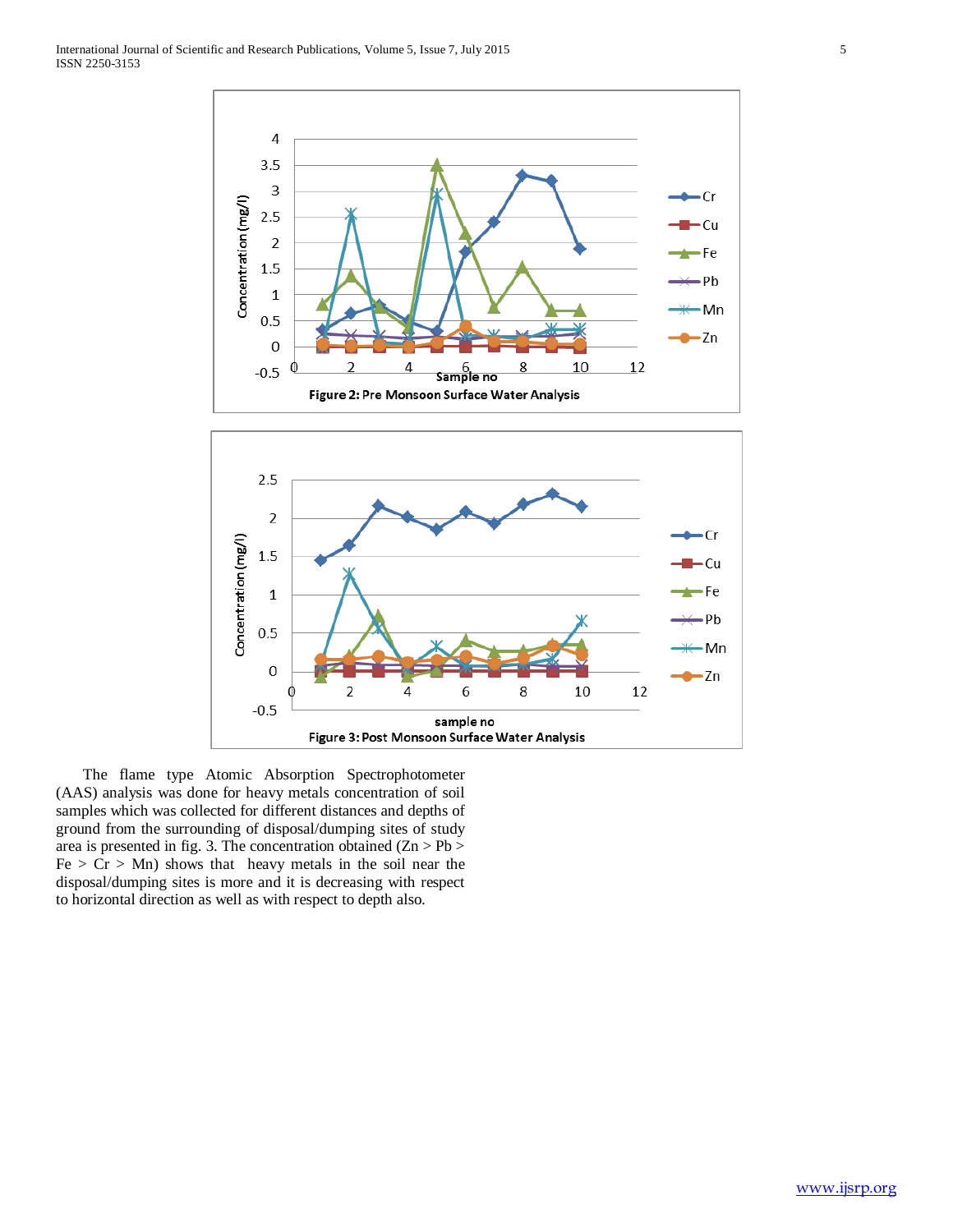| Distance | Heavy matal concentration $(mg/kg)$ |       |            |       |            |  |  |
|----------|-------------------------------------|-------|------------|-------|------------|--|--|
| (km)     | Fe                                  | Pb    | Mn         | Zn    | Cr         |  |  |
| 0.35     | 1.036                               | 0.258 | 5.712      | 0.15  | 1.593      |  |  |
| 0.5      | 1.416                               | 0.453 | 9.08       | 0.214 | 1.984      |  |  |
| 0.78     | 0.973                               | 0.338 | 3.445      | 0.142 | 1.795      |  |  |
| 0.95     | 0.897                               | 0.213 | 1.12       | 0.198 | 1.816      |  |  |
| 1.25     | 0.782                               | 0.28  | <b>BDL</b> | 0.022 | 1.113      |  |  |
| 1.4      | 0.385                               | 0.118 | 3.691      | 0.03  | 0.464      |  |  |
| 1.56     | 0.298                               | 0.098 | 3.122      | 0.087 | 0.258      |  |  |
| 1.72     | 0.219                               | 0.09  | 1.555      | 0.057 | <b>BDL</b> |  |  |
| 1.9      | 0.551                               | 0.123 | 2.476      | 0.211 | <b>BDL</b> |  |  |
| 2.15     | 0.987                               | 0.21  | 6.155      | 0.105 | BDL        |  |  |
|          |                                     |       |            |       |            |  |  |

**Table 3: Soil analysis for heavy metals (Distance wise sampling)**



**Figure 4: Heavy metal concentration in soil (Distance wise sampling)**

| Depth $(m)$ | Heavy matal concentration $(mg/kg)$ |       |       |       |       |  |
|-------------|-------------------------------------|-------|-------|-------|-------|--|
|             | Fe                                  | Pb    | Mn    | Zn    | Cr    |  |
| 0.25        | 0.9                                 | 0.256 | 3.85  | 0.163 | 0.948 |  |
| 0.5         | 0.769                               | 0.231 | 4.29  | 0.083 | 0.839 |  |
| 0.75        | 0.767                               | 0.196 | 3.47  | 0.08  | 0.739 |  |
|             | 0.687                               | 0.188 | 2.039 | 0.158 | 0.698 |  |

**Table 3: Soil analysis for heavy metals (Depth wise sampling)**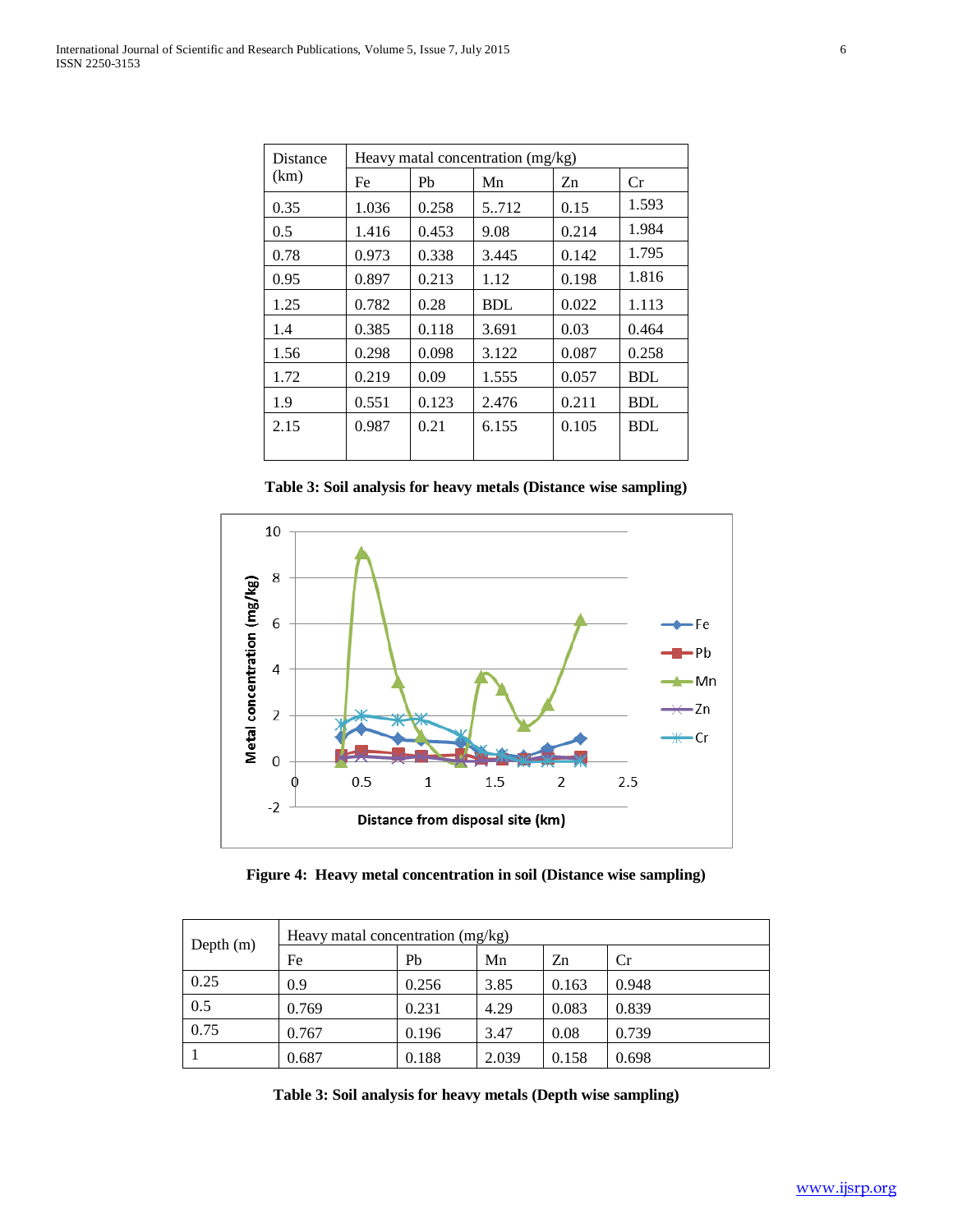

**Figure 5: Heavy metal concentration in soil (Depth wise sampling)**

#### IV. CONCLUSION AND RECOMMENDATIONS

 Soil and its biota are essential a component of the earth's living skin directly sustains life (Wilkinson et al., 2009). After the analysis of soil samples, a general conclusion that could be reached is that the concentrations of heavy metals in soil near to the dumping/disposal site is more and decreases as distance increases. Also in the depth wise analysis, it was observed that the in most of the soil samples, higher concentrations of selected heavy metals are observed near the surface of ground and magnesium which has highest concentration. The surface water analysis also indicated that the concentrations of Cr and Mn are higher before and after the monsoon. Leachate pollution can be reduced by using scientific designed dumping sites with liners and if possible the amount of industrial solid waste generation may be reduced with the help of process modification of particular products. Also the higher pH (alkaline) of the disposed industrial solid wastes may reduce the leachate generation, so suitable alternatives can be used for the same at the time of industrial solid waste disposal or dumping near populated vicinity.

#### ACKNOWLEDGMENT

 The authors are thankful to CGCOST - Raipur, Chhattisgarh for his help in analysis soil and surface water samples of the study area.

#### **REFERENCES**

- [1] Alper Baba and Gulbin Gurdal, 2006, Concentrations of heavy metals in fly ash from CAN coal combustion thermal power plant (Canakkale-Turkey)-II, Chinese Journal Geochemistry, 25: Supplement 1: 53.
- [2] Carlson C. L. and Adriano D. C., 1993, Environmental impacts of coal combustion residues, Journal of Environmental Quality', 22: 227–247
- [3] Chao et al., 2014, A review on heavy metal contamination in the soil worldwide: Situation, impact and remediation techniques, Environmental Skeptics and Critics, 2014, 3(2): 24-38
- [4] Farquhar G. J., 1988, Leachate: production and characterization, Can. J. Civ. Eng. 16.317 - 325 (1989)
- [5] Gabriel R. Kassenga and Stephen E. Mbuligwe, 2009, Impacts of a Solid Waste Disposal Site on Soil, Surface Water and Groundwater Quality in Dar es Salaam City, Tanzania, Journal of Sustainable Development in Africa (Volume 10, No.4, 2009)
- [6] Goodarzi F. et al., 2008, Assessment of elements, speciation of As, Cr, Ni and emitted Hg for a Canadian power plant burning bituminous coal, Int J Coal Geol 74:1–12.
- [7] http://en.wikipedia.org/wiki/Chhattisgarh, 10 June 2015
- [8] Indian Standard (1991): Bureau of Indian Standards drinking water specifications IS 10500: 1991, New Delhi, India.
- [9] Kortegast A. P. et al. 2007, Leachate Generation and treatment at the Bukit Tagar landfill, Malaysia, Sardinia 2007, Eleventh International Waste Management and Landfill Symposium
- [10] Mandal A. and Sengupta D., 2002, Characterisation of coal and fly ash from coalfired thermal power plant at Kolaghat-possible environmental hazards, Indian J Environ Prot 22(8):885–891.
- [11] Mohan S. V. et al., 1996, Estimation of heavy metal in drinking water and development of heavy metal pollution index, J Environ Sci Health, A 31(2): 283–289.
- [12] Muraka I. P. et al., 1987, Solid waste disposal and reuse in the United States (ed.), I P Muraka (Boca Raton F L: CRC Press Inc.), 95.
- [13] Prasad B. and Kumari Sangita, 2008, Heavy Metal Pollution Index of Ground Water of an Abandoned Open Cast Mine Filled with Fly Ash: a Case Study, Mine Water Environ., 27: 265–267.
- [14] Prasad B. and Jaiprakas K. C., 1999, Evaluation of heavy metals in ground water near mining area and development of heavy metal pollution index, J Environ Sci Health A  $34(1)$ : 91- $102$ .
- [15] Richardson, G.M., Bright, D.A., Dodd, M. 2006. Do current standards of practice in Canada measure what is relevant to human exposure at contaminated sites? II: oral bioaccessibility of contaminants in soil. Human and Ecological Risk Assessment 12: 606-618.
- [16] Saraswat P. K. and Chaudhary K., 2014, Effect of Fly Ash (FA) to improving soil quality and increase the efficiency of crop productivity, European Journal of Biotechnology and Bioscience 2014; 2 (6): 72-78
- [17] Smith I.M., 1987, Trace elements from coal combustion: emissions, Chapter 2. Source of Trace Elements. IEACR/01 IEA Coal Research, London
- [18] Trivedy R. K. et al., 1987, Practical Methods in Ecology and Environmental Science, Enviro Media, post box 60, Karad - 415110, India.
- [19] Uguccioni M. and Zeiss Ch., 1997, Improvement of Leachate Prediction through Municipal Solid Waste Layers, Journal of the American Water Resources Association, Vol. 33, No. 6, pp. 1265–1278